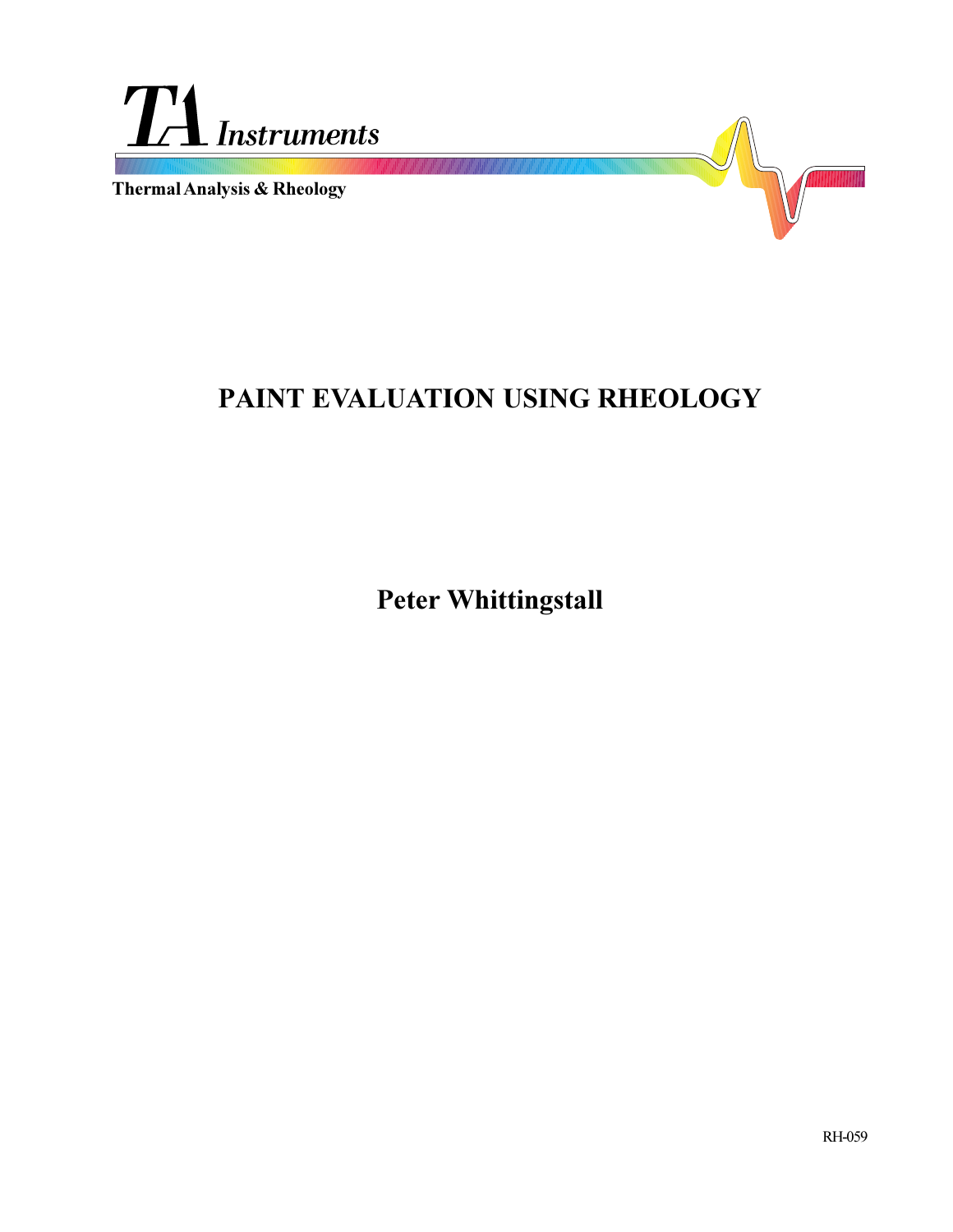## **INTRODUCTION**

Paints and related coatings are complex systems usually comprised of three main components - a liquid phase (water or organic solvent), a film-forming polymer (latex or solution polymer), and pigments - as well as a variety of property-enhancing additives. Correct formulation of these ingredients allows the paint to be easily transferred from its container to an application surface and to form a uniform film of satisfactory appearance. Incorrect formulation, on the other hand, results in problems such as excessive sagging, poor leveling, creaming and/or sedimentation of pigments, and improper application. (Table 1).

#### **Table 1**

| SAG              | Flow down a vertical surface due to gravity                                              |
|------------------|------------------------------------------------------------------------------------------|
| <b>LEVELING</b>  | Flow out on a horizontal surface to yield a uniform coating<br>and to remove brush marks |
| <b>HIDING</b>    | Ability to cover and hide surface underneath                                             |
| <b>CREAMING</b>  | Separation into layers                                                                   |
| <b>STABILITY</b> | Long-term sedimentation of pigments                                                      |

Furthermore, optimizing paint formulations is not an easy task, particularly today as VOC (volatile organic content), for example, is increasingly regulated. To assure compliance, chemists are forced to find alternatives even for historically proven formulations. Fortunately, analytical techniques are available that make this optimization process easier. One of the most important of these techniques is fluid rheology.

Rheology is defined as the study of the deformation and flow of materials. When most chemists hear the word rheology, they immediately think of viscosity and, in fact, quantitative viscosity is one of the material properties that can be obtained from rheological measurements. However, a material's viscosity is not a discrete value, as is temperature. Rather, viscosity is a property that depends on the conditions of measurement, for example, the rate of deformation (shear rate). This is significant for materials such as paints since they are exposed to a variety of different deformation processes during their useful lifetime (See Figure 1). Each of these processes represents a different deformation (shear) rate, and hence may result in a different "apparent viscosity". Rheometers provide a means for evaluating this entire range of viscosity changes as well as material viscoelastic properties. Viscometers (e.g., Brookfield), on the other hand, cover only a small shear rate range and provide no viscoelastic information and are, therefore, useful only for quick qualitative comparisons of formulations.



**PAINT PROCESSES**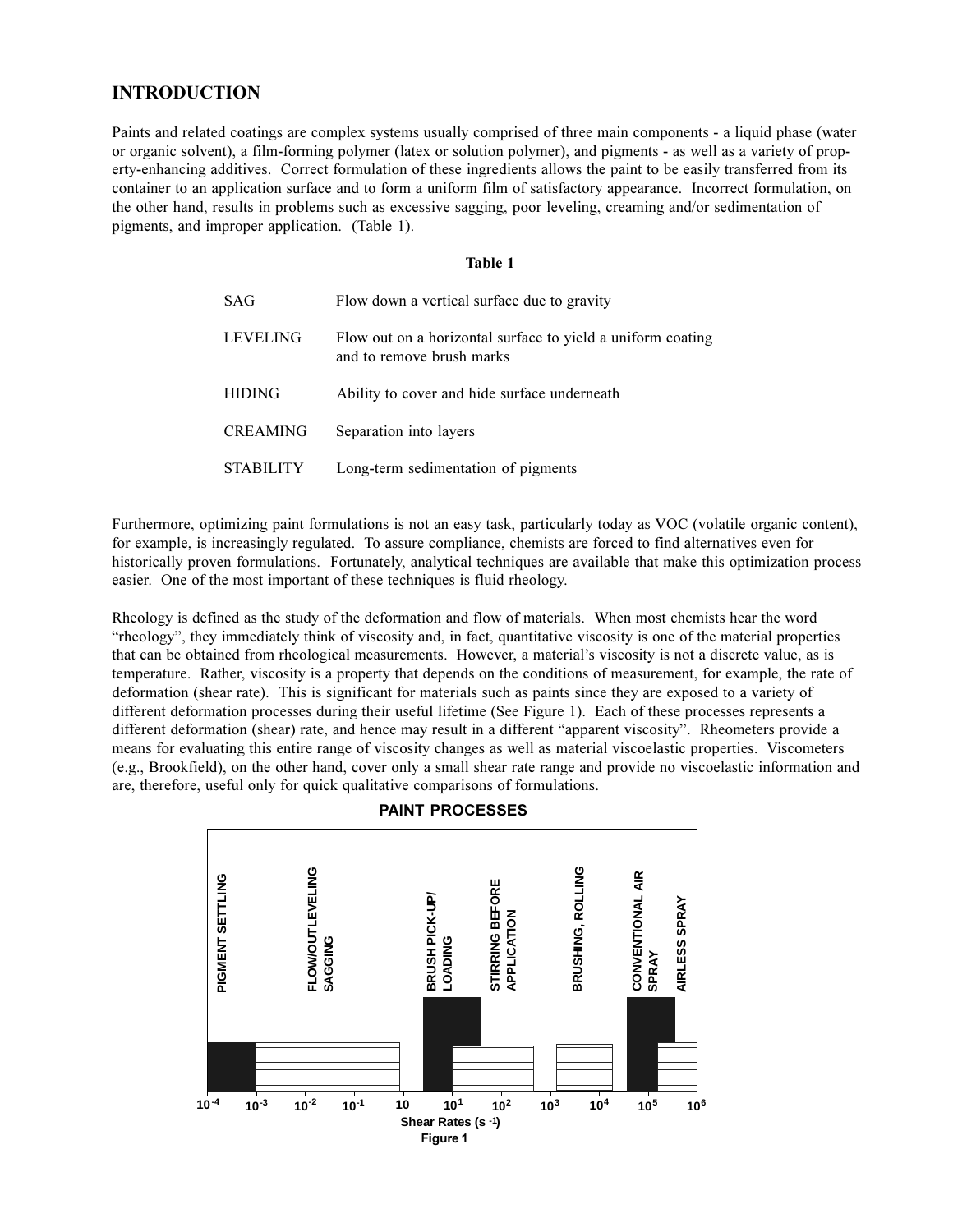There are two common approaches for rheological measurements (Figure 2). These are controlled rate and controlled stress. In controlled rate, the material is placed between two surfaces. One surface is rotated at a fixed speed (strain rate) and the torsional force produced on the other surface is measured. In controlled stress, the material is again placed between two surfaces but a torque (stress) is applied to one surface and the resulting displacement or rotational speed of the same surface is measured. Although both approaches have inherent advantages, the controlled stress approach is preferred for paints because the results correlate directly with stress-driven processes such as sedimentation, creaming, sagging and leveling. Furthermore, since many paints have an apparent yield stress that has to be overcome before flow commences, as well as time-dependent flow properties (i.e., they are thixotropic), controlled stress is preferred because it allows measurements to be made with minimal destruction of the internal structure responsible for those properties.



## **RHEOLOGY MEASUREMENT APPROACHES**

## **EXPERIMENTAL**

In this study, a controlled stress rheometer (the TA Instruments  $CSL<sup>2</sup>$  Rheometer) was used to evaluate four commercial paints to illustrate some typical measurements. The rheometer was equipped with cone  $\&$  plate and parallel plate geometries, autogap set, as well as a temperature control system (Peltier plate). Three evaluation modes (continuous flow, creep, and oscillation) were used. The specifics of this instrument's capabilities are described elsewhere  $(1,2)$ . Measurements were made on samples pipetted from well-stirred quart containers and positioned on the Peltier plate. Sufficient time was allowed before evaluation for the paints to achieve an equilibrium short-term buildup of structure.

The paints evaluated represent typical water-base and oil-base house paints from the US and England. The results clearly show that the paints have considerably different properties that are obviously tailored for their respective consumer markets.

## **RESULTS**

### *Oscillation*

Oscillation measurements involve subjecting the material to a sinusoidal stress wave and measuring the resultant strain of this wave form in the material. If the material is purely elastic (more solid-like), then the stress and strain waves will be in-phase and follow Hooke's Law. If, however, the material is purely viscous (more fluid), then the stress and strain will be 90° out-of-phase. Most real-world materials exhibit a behavior between these extremes and are called viscoelastic. In fact, many complex materials such as paints are specifically formulated to achieve a balanced viscoelastic behavior. Figures 3 & 4 for example, show the tan  $\delta$  results for the four paints as the oscillation stress and frequency respectively are varied. Tan  $\delta$  is the ratio of viscous (energy dissipation) to elastic (storage) behavior and values in the range 0.5-1.5 are desirable for paint. These curves indicate that the two UK paints (developed by the same company) exhibit similar balanced viscoelastic behavior that is fairly constant with stress and time. The two US paints are different. The water-base paint is similar to the UK paints, while the oil-base paint has a higher tan δ that implies less structured, more fluid behavior. Furthermore, its behavior changes most dramatically with increasing stress and frequency (shorter time scales). Thus, it would be anticipated that this paint would have poorer long-term storage (i.e., be more susceptible to pigment sedimentation) and would exhibit poorer "non-drip" behavior.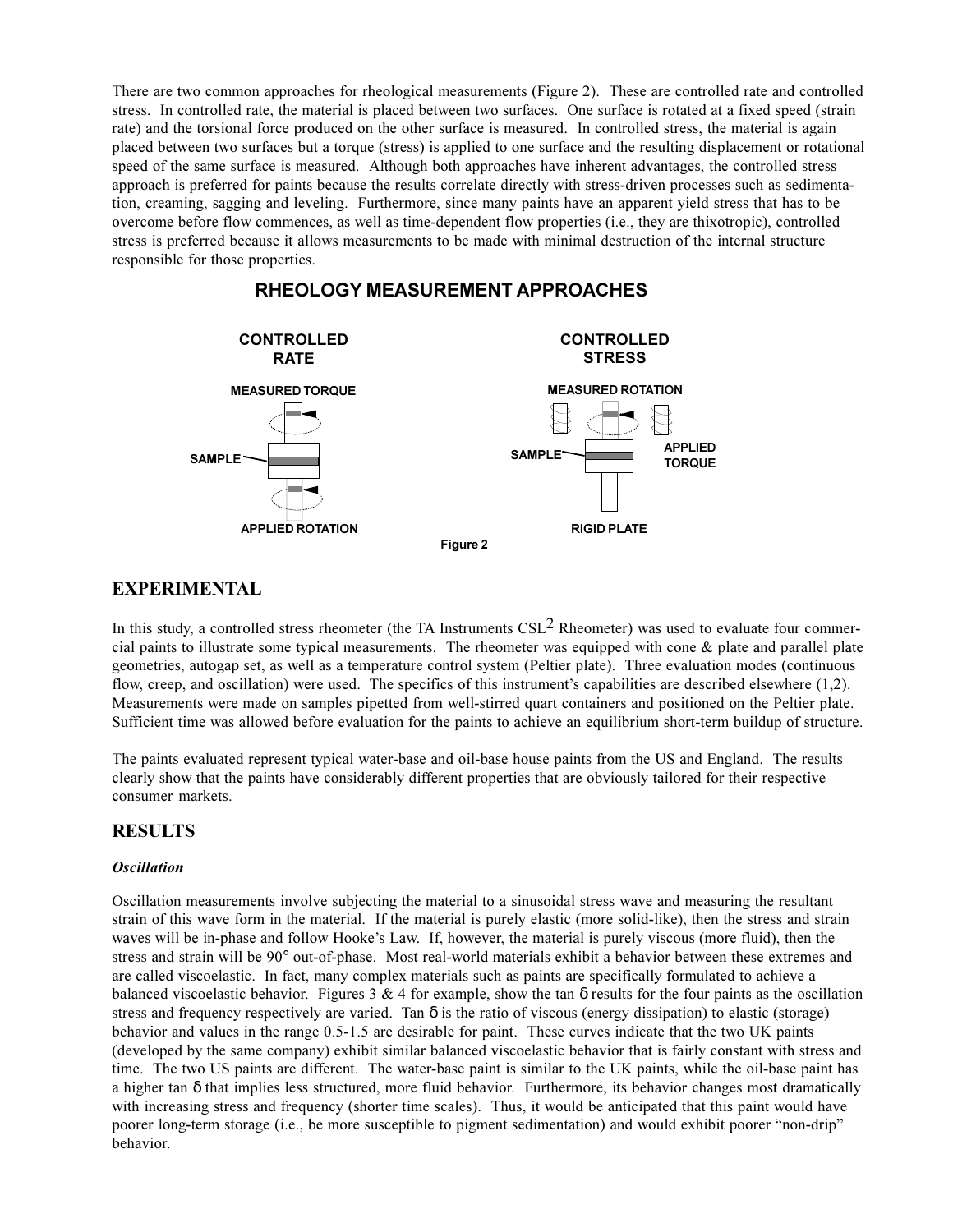## **US/UK PAINTS - OSCILLATION (TORQUE SWEEP)**



**US/UK PAINTS - OSCILLATION (FREQUENCY SWEEP)**

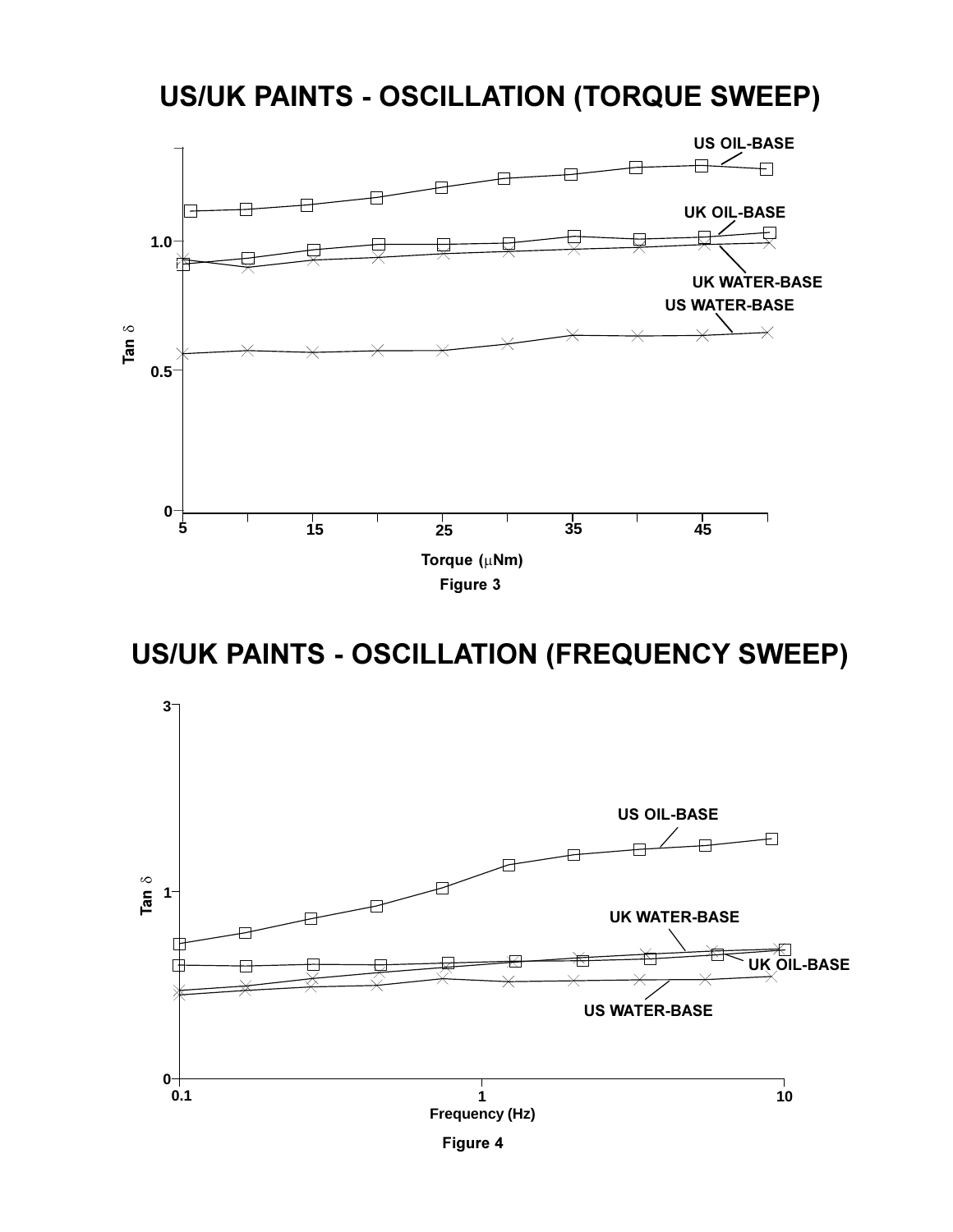### *Creep*

Creep is a very sensitive technique where a small constant stress (force) is applied to the material and the resultant deformation with time is recorded. By running creep measurements for very long time periods it is possible to obtain information about a material's behavior at very low shear rates. Examination of the material's ability to recover from the deformation, which occurred during creep by removing the applied stress, provides additional useful information about the material's level of structure (elasticity). Figure 5 shows the creep curves for the four paints.



## **US/UK PAINTS - CREEP**

These results indicate that the oil-base paints (UK and US) are more compliant than the water-base paints. In fact, the compliance difference between these two different types of paint is pronounced enough to provide a rapid determination of the liquid phase used in the formulation. More importantly, these creep curves can be used to calculate the paints' Newtonian viscosities (viscosities at rest/zero shear). Those values are:

| 7200 Pa $\cdot$ s   |
|---------------------|
| $3050$ Pa $\cdot$ s |
| $330$ Pa $\cdot$ s  |
| $330$ Pa $\cdot$ s  |
|                     |

Sagging in paints once they are applied to a surface is a low stress (gravity), low shear rate  $(10^{-5} s^{-1})$  deformation process. As Figure 6 indicates, this sag can be determined from creep tests if the stress applied approximates gravity. Although the stress applied in Figure 5, is not "equivalent to gravity", the differences observed clearly indicate that the water-base paints will be less susceptible to sagging. Hence, a thicker layer can be applied, making the water-base paints more suitable for roller application. Note, however, that the zero shear viscosity can not be too high because proper leveling, the surface tension effect which removes brush strokes and improves gloss, will not occur. Creep curves provide the quantitative information needed to balance these properties.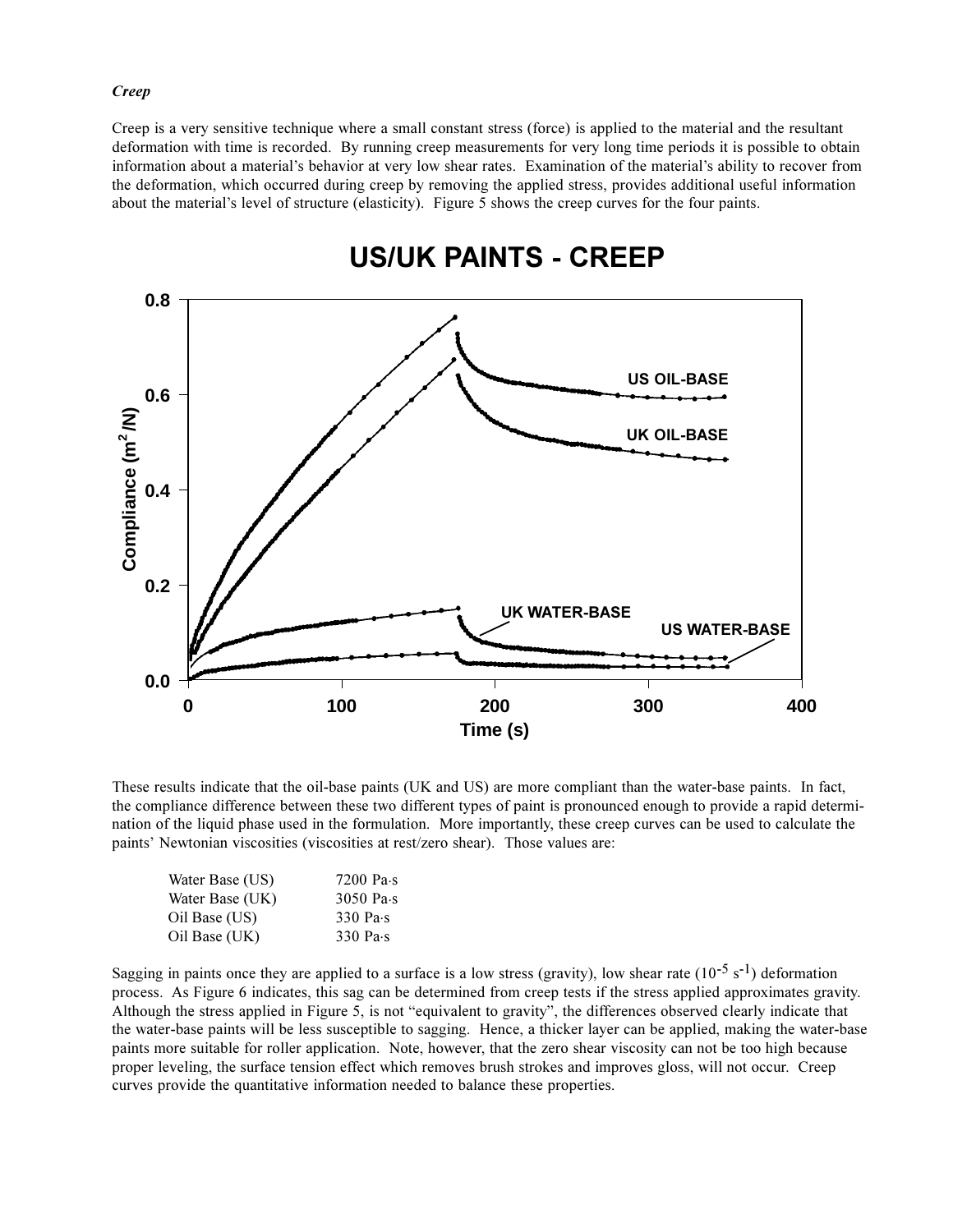

#### *Flow*

### **Figure 6**

In this mode, the material is subjected to a controlled increasing stress and the resultant strain and strain rates (shear rate) are measured. In paints, this mode is best for predicting ease of application. As shown earlier (Figure 1), the shear rates associated with the common modes of application such as brushing and rolling are  $10^3$  to  $10^6$  s<sup>-1</sup>. These shear rates might seem high, but are primarily the consequences of the thin films involved. For example, brush speeds are typically 0.5 meter per second which, when applied to a wet paint film of thickness  $5 \times 10^{-5}$  meters, translates to a shear rate of  $10^4$  s<sup>-1</sup>. For easy application, paints should shear thin (i.e., show a decrease in viscosity with increasing shear rate). A good viscosity for easy brush application is in the region 0.1 to 0.25 Pascal seconds. Figure 7 shows that all four paints shear thin to yield a viscosity less than 1 Pascal seconds and should be suitable for brush application. **US/UK PAINTS - FLOW RESULTS**

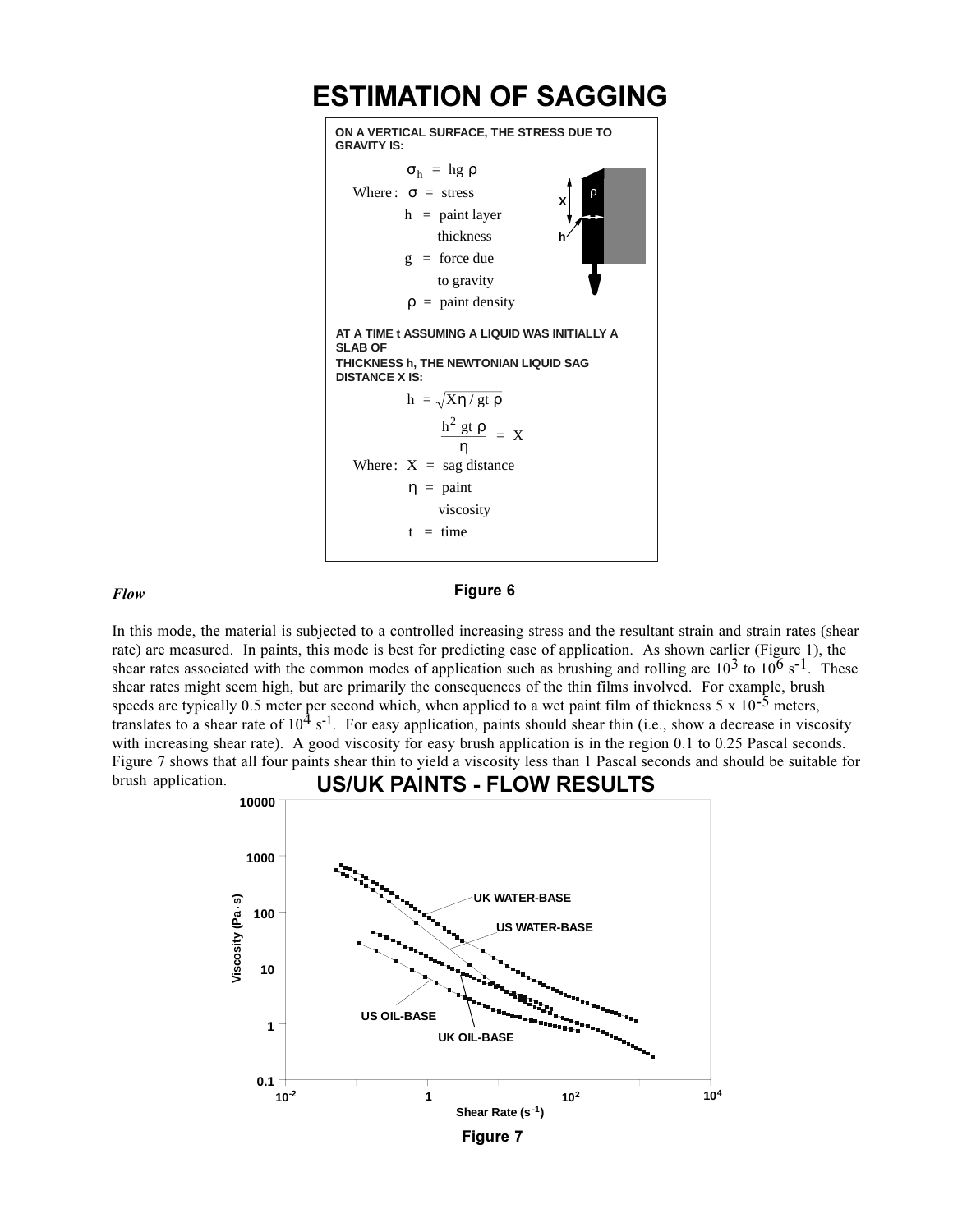Figure 7 represents only the results when increasing stress. Figure 8 shows the same paints under first increasing and then decreasing stress. In an ideal Newtonian fluid, strain rate is directly related to applied stress and increases when stress increases. When the applied stress is subsequently decreased, moreover, the strain rate also decreases resulting in increasing/decreasing stress versus strain rate curves that overlay. This ideal behavior assumes that the rate of structure breaking (disruption) in the material when stress is increasing is instantaneous and is identical to the rate of structure rebuilding when stress is removed. However, just as most real-world materials don't follow ideal Newtonian behavior when stress is increasing, most also don't follow ideal behavior when stress is removed. Rather, materials exhibit a time dependence for structure rebuilding as well as structure breaking so that a "hysteresis loop" behavior is observed. Materials including paints that exhibit this behavior are called thixotropic. Paints are formulated to control thixotropy because it is an important factor in properties such as "non drip" behavior. Different additives and thickeners affect the size of the thixotropic loop observed. All four of the paints evaluated exhibit a similar, low level of thixotropy indicating that the thickeners used in each are probably similar.



Flow information can also be rearranged to plot viscosity versus shear stress (Figure 9). The sharp drop in viscosity that occurs once a specific stress level is reached provides an "apparent yield stress". This stress is a qualitative measurement because it depends on the rate of measurement. Nevertheless, it provides further insight into the interactive forces present in the paint as well as the force required to initiate flow during application. In addition, the sharpness of the drop in stress seen is typical of that observed when clay thickeners have been added and suggests their presence in these paints.